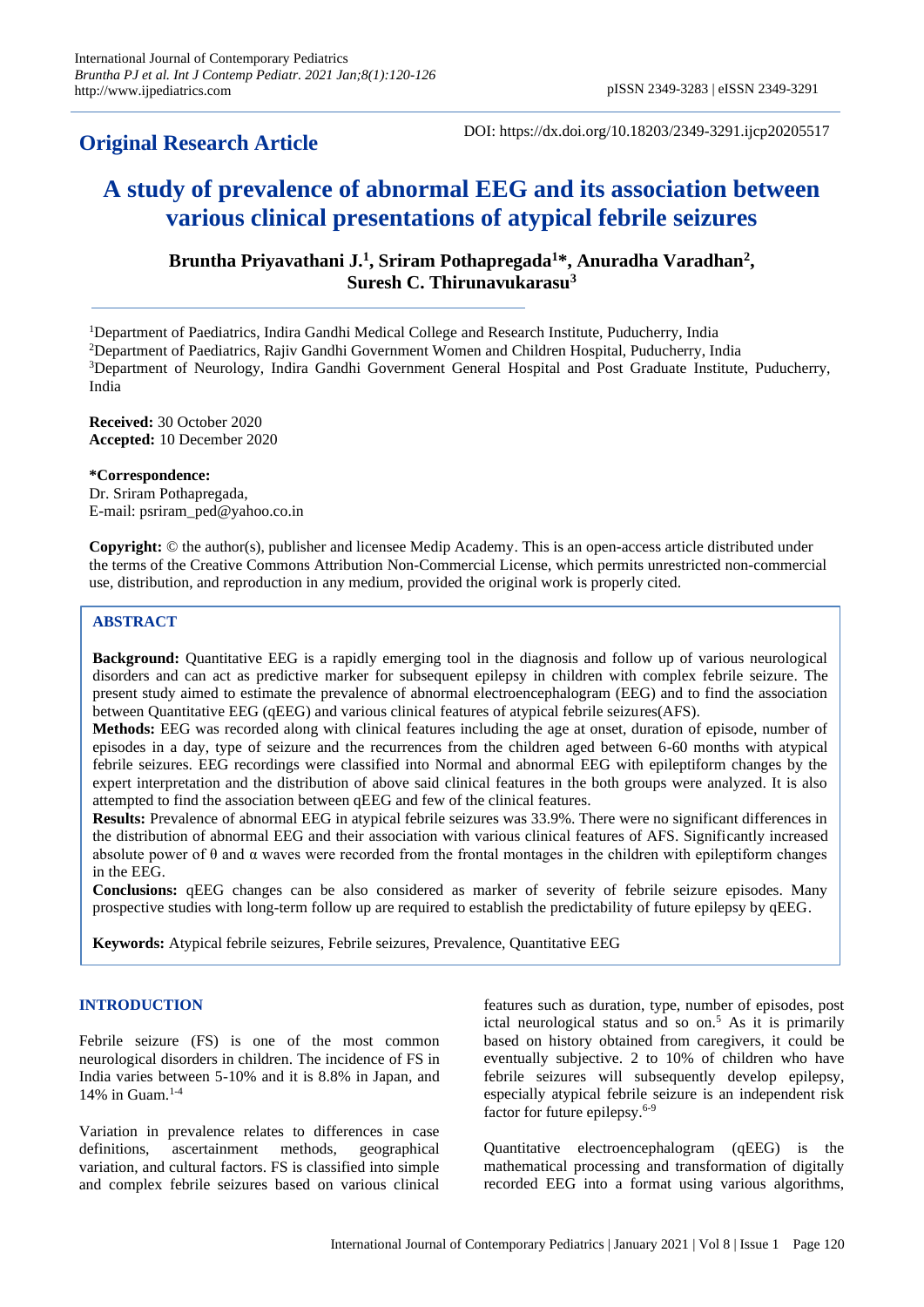that quantitatively gives the power and peak frequency of different waveforms. qEEG is considered as an evolving adjuvant tool in the diagnosis and follow up of various neurological disorders. Changes in the pattern and parameters in quantitative EEG are well established and consistent in various neurological disorders.<sup>10,11</sup>

Changes in theta and alpha waves of qEEG has been reported in atypical febrile seizures.<sup>12</sup> It has also been reported that EEG abnormality in frontal region act as predictive marker for subsequent epilepsy in children with complex febrile seizure.<sup>13</sup>

Hence this study aims to find the distribution of various clinical features of atypical febrile seizures and their association with qEEG by spectral analysis.

#### **METHODS**

The present study was conducted as a prospective observational study, among children with atypical febrile seizures who were admitted in the Department of Pediatrics, Rajiv Gandhi Government Women and Children Hospital, Puducherry, between September 2017 to May 2018. The sample size was calculated using open Epi software V3.055, based on the previous studies with abnormal EEG in atypical febrile seizures with 80% power and 95% confidence interval.<sup>14,15</sup>

The sample size was 180 including 10% drop out anticipated. Children aged 6-60 months with atypical febrile seizures were included and children with simple febrile seizure, diagnosed with CNS infections, who were on chronic medication including antiepileptic drugs and having developmental delay or any CNS structural anomalies, syndrome, Inborn errors of metabolism were excluded. Children were given syrup Triclofos (phosphorylated derivative of chloral hydrate) 30 mg/kg for sedation which has been studied to be the most effective and safe sedation for recording EEG in children.<sup>16</sup>

EEG was recorded using 'RMS maximus-32' for a duration of 20 minutes as per American clinical Neurophysiology guidelines for EEG recording in pediatrics.<sup>17</sup>

Silver-Silver Chloride (Ag-AgCl) disc type electrodes of 5-7 mm diameter with long flexible lead were placed on the scalp according to the 10-20 international system with the help of "Elefix" paste.

EEG thus recorded was analyzed for abnormal epileptiform activity such as sharps, slowing and spike wave by our neurologist and a written report of the same was obtained. Guidelines for acquiring quantitative EEG as mentioned in American Association of Neurology guidelines were followed and quantitative EEG obtained.<sup>18</sup> EEG v54.2 software provided with RMS maximus -32 was used to estimate power spectral

analysis of qEEG from the selected epoch of 2 second duration with artifact free region. Results are given in absolute power (Abs) in  $(\mu V^2)$  and relative power (Rel) in percentage.

#### **RESULTS**

In the present study, EEG was found to be abnormal in 33.9% with epileptiform discharges. Age and gender were comparable between the groups with normal EEG and abnormal EEG based on t-test, Chi-Square tests respectively (Table 1).

#### **Table 1: The demographic and electroencephalogram data of atypical febrile seizure patients studied (n=180).**

| Age<br>$2.55 \pm 1.3$<br>$2.77 \pm 1.6$<br>0.361<br>(years)<br>Gender<br>Male<br>39<br>69<br>0.44<br>Female<br>22<br>50<br>119<br><b>Total</b><br>61 | <b>Normal</b><br><b>EEG</b> | <b>Abnormal</b><br><b>EEG</b> | P value |
|------------------------------------------------------------------------------------------------------------------------------------------------------|-----------------------------|-------------------------------|---------|
|                                                                                                                                                      |                             |                               |         |
|                                                                                                                                                      |                             |                               |         |
|                                                                                                                                                      |                             |                               |         |
|                                                                                                                                                      |                             |                               |         |
|                                                                                                                                                      |                             |                               |         |

Age in years (mean±SD); Gender distribution are given as numbers.

Prevalence of EEG abnormality in children with age at onset of seizure less than 3 years and more than 3 years were 78.7% and 21.3% respectively. There was no significant difference in the prevalence in children with normal EEG (75.6% in less than 3 years; 24.4% in more than 3 years) (Table 2). Prevalence of normal EEG, among the children with three different duration of seizure episodes (0-15 minutes, 15-30 minutes and >30 minutes) were 72.3%, 9.2% and 18.5% respectively. These prevalence were similar to the groups with abnormal EEG (68.9%, 8.1% and 23% respectively; p=0.772). (Table 2).

Out of 180 children, 35.5% children had 1 episode, 53.3% had 2 episodes, 7.77% children had 3 episodes and 3.33% had 4 or more episodes in 24 hours duration. There was no significant difference in the prevalence of EEG abnormalities in various groups classified according to the number of episodes in 24 hours (chi square 3.223, p=0.358) (Table 2).

In our study only 10% had focal seizures while the rest 90% had GTCS. Prevalence of abnormal EEG was found to be only 14.8% in children with focal seizures and was not statistically different from the children with normal EEG (chi square 2.317; p=0.128) (Table 2).

An abnormal neurological assessment (post ictal encephalopathy) was reported in only 1 child following an episode of seizure, while the other 179 children had no such abnormalities. (Table 2). EEG was found to be abnormal in 41% in 1st episode group, 21.3% in 2nd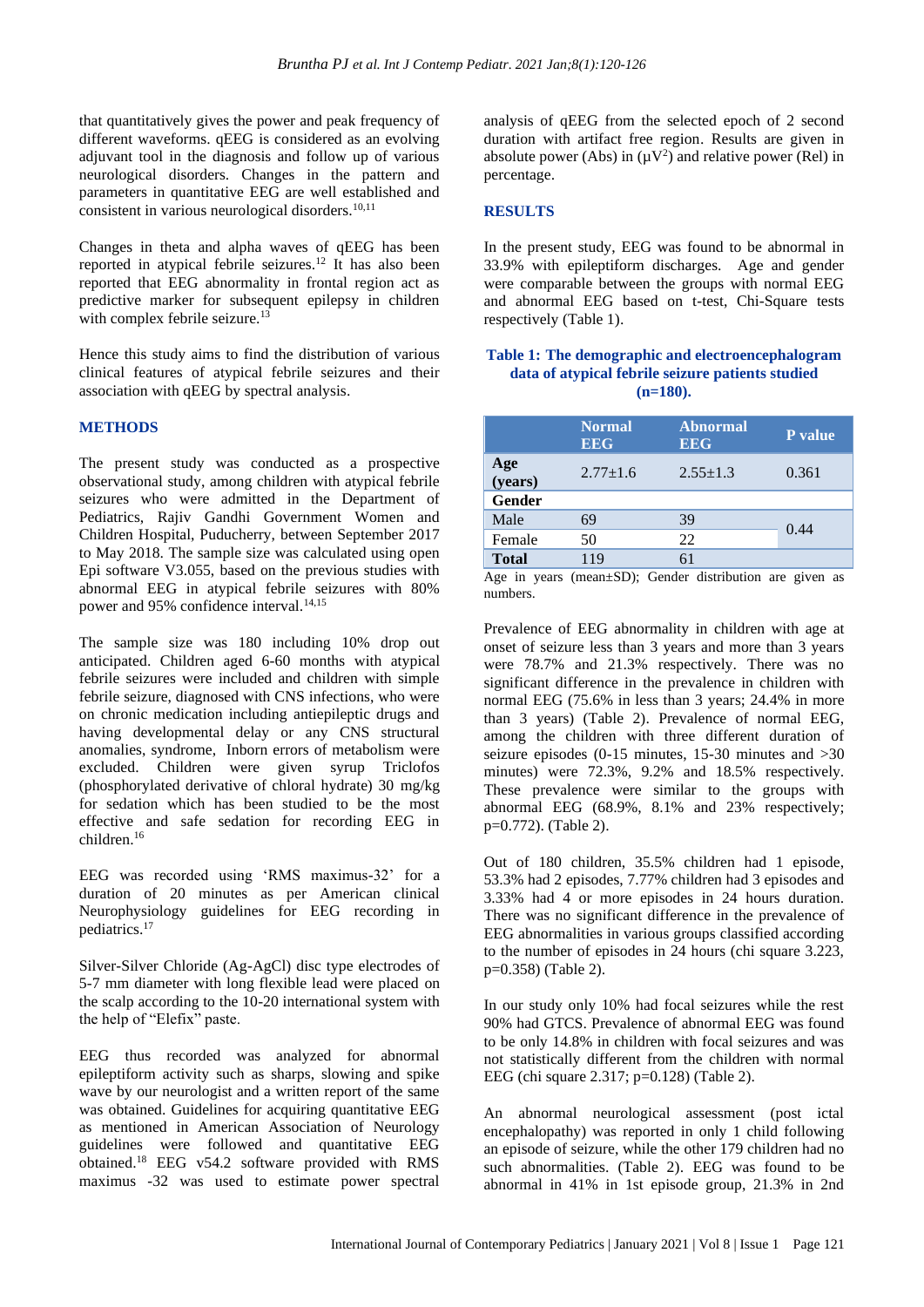episode group and 37.7% in 3rd episode group. There was no statistical significance (chi square 1.573, p=0.455) between the prevalence of EEG abnormality and recurrence of seizures. (Table 2).

#### **Table 2: Distribution of various clinical features and its association with EEG findings in AFS patients studied.**

| <b>Clinical feature</b>               |                | <b>Normal EEG</b> | <b>Abnormal EEG</b> | $\mathbf{X}^2$ | P value |
|---------------------------------------|----------------|-------------------|---------------------|----------------|---------|
| Age at onset                          | $<$ 3 years    | 90                | 48                  |                | 0.646   |
|                                       | $>3$ years     | 29                | 13                  | 0.211          |         |
|                                       | $0-15$ min     | 86                | 42                  |                | 0.772   |
| <b>Duration of seizure</b><br>episode | 15-30 min      | 11                | 5                   | 0.518          |         |
|                                       | $>30$ min      | 22                | 14                  |                |         |
|                                       | One            | 38                | 26                  |                | 0.358   |
|                                       | Two            | 69                | 27                  | 3.223          |         |
| <b>Episodes in 24 hours</b>           | Three          | 8                 | 6                   |                |         |
|                                       | Four and above | $\overline{4}$    | $\overline{2}$      |                |         |
|                                       | Generalised    | 110               | 52                  |                | 0.128   |
| <b>Type of seizures</b>               | Focal          | 9                 | 9                   | 2.317          |         |
| Post-ictal neurological<br>state      | Normal         | 118               | 61                  |                | 0.473   |
|                                       | Abnormal       |                   | $\Omega$            | 0.515          |         |
| <b>Recurrence of</b><br>seizures      | $1st$ episode  | 57                | 25                  |                |         |
|                                       | $2nd$ episode  | 28                | 13                  | 1.573          | 0.455   |
|                                       | $3rd$ episode  | 34                | 23                  |                |         |

**Table 3: Comparison of qEEG (absolute power of theta, alpha waves) in frontal montages with the manual interpretation of EEG in atypical febrile seizure patients (n=180).**

| qEEG                                                  | Normal EEG (n=119)        | <b>Abnormal EEG</b> (n=61)  | <b>Mann-Whitney U Test ZScore</b> | <b>P-value</b> |
|-------------------------------------------------------|---------------------------|-----------------------------|-----------------------------------|----------------|
| $FP1-\theta (Abs)$                                    | $(7.44 - 56.34)$<br>14.69 | $33.13^* (12.1 - 310.635)$  | $-3.268$                          | 0.001          |
| $FPI-a (Abs)$                                         | $4.34(2.17-63.01)$        | $21.82^* (4.52 - 144.035)$  | $-3.235$                          | 0.001          |
| $FP2-\theta (Abs)$                                    | 12.98 (5.36-67.77)        | $30.24^* (10.45 - 272.855)$ | $-2.990$                          | 0.003          |
| $FP2-\alpha (Abs)$                                    | $4.99(2.06-58.55)$        | $17.69^* (4.44 - 131.14)$   | $-3.299$                          | 0.001          |
| $F7-\theta (Abs)$                                     | $4.74(1.54-128.11)$       | 33.47 * (3.24-314.065)      | $-2.572$                          | 0.010          |
| $F7-a (Abs)$                                          | $1.56(0.39-95.95)$        | $5.42^*$ (1.025-232.76)     | $-2.724$                          | 0.006          |
| $F3-\theta (Abs)$                                     | $4.79(1.54-140.6)$        | $23.05^*$ (3.15-393.115)    | $-2.614$                          | 0.009          |
| $F3-a$ (Abs)                                          | $1.84(0.43-124.22)$       | $5.84^* (1.05-171.945)$     | $-2.454$                          | 0.014          |
| $\mathbf{FZ}\text{-}\theta\left( \mathbf{Abs}\right)$ | 3.92 (1.53-107.93)        | $32.67^*$ (3.335-315.04)    | $-2.925$                          | 0.003          |
| $\mathbf{FZ}\text{-}\alpha$ (Abs)                     | $1.98(0.41-101.44)$       | $5.98^*$ (1.245-221.785)    | $-2.764$                          | 0.006          |
| $F4-\theta (Abs)$                                     | $3.83(1.51-116.59)$       | 42.86 (3.075-541.825)       | $-3.235$                          | 0.001          |
| $F4-a$ (Abs)                                          | $1.79(0.4-93.95)$         | $5.82^*$ (1.45-252.68)      | $-3.007$                          | 0.003          |
| $F8-\theta (Abs)$                                     | $4.52(1.57-141.85)$       | $32.99^* (3.01 - 577.105)$  | $-2.850$                          | 0.004          |
| $F8-a$ (Abs)                                          | $2.81(0.4-127.19)$        | $5.84^*$ (1.03-220.15)      | $-2.728$                          | 0.006          |

#### **Table 4: Comparison of qEEG from frontal montages among three different duration of seizure episodes in atypical febrile seizure patients with abnormal EEG findings (n=61).**

| <b>qEEG</b>       | $0-15$ Min $(n=42)$    | 15-30 $Mins$ (n=5) | $>30$ Mins (n=14)       | <b>P-value</b> |
|-------------------|------------------------|--------------------|-------------------------|----------------|
| $F7-\theta (Rel)$ | $16.95(9.35-27.675)$   | $3.9(1.9-6.25)$    | $12.9(8.425 - 24.9)$    | 0.007          |
| $F3-\theta (Rel)$ | $16.8(9.1 - 24.95)$    | $3.8(0.35 - 8.05)$ | $17.65(10.475 - 24.25)$ | 0.015          |
| $FZ-\theta$ (Rel) | $18.25(12.575-27)$     | $3.7(1.95-9.1)$    | $13.25(7.05-25.3)$      | 0.011          |
| $F4-\theta (Rel)$ | $17.9(9.675 - 28.675)$ | $7.3(3.9-9.65)$    | $18.2(11.7-25.5)$       | 0.021          |
| $F8-\theta (Rel)$ | $15.85(9.35-27.55)$    | $4.1(2-10.8)$      | $15.75(11.575 - 26.55)$ | 0.023          |

In our study, all the montages from frontal region had significant increase in absolute power in those groups with epileptiform discharges in EEG. Both  $\theta$  and  $\alpha$  waves had increase in absolute power in abnormal EEG group compared to the normal EEG group by manual interpretation. The analysis of data was done by Mann-Whitney U Test. \*p<0.05 was considered significant. In all frontal montages, the difference between absolute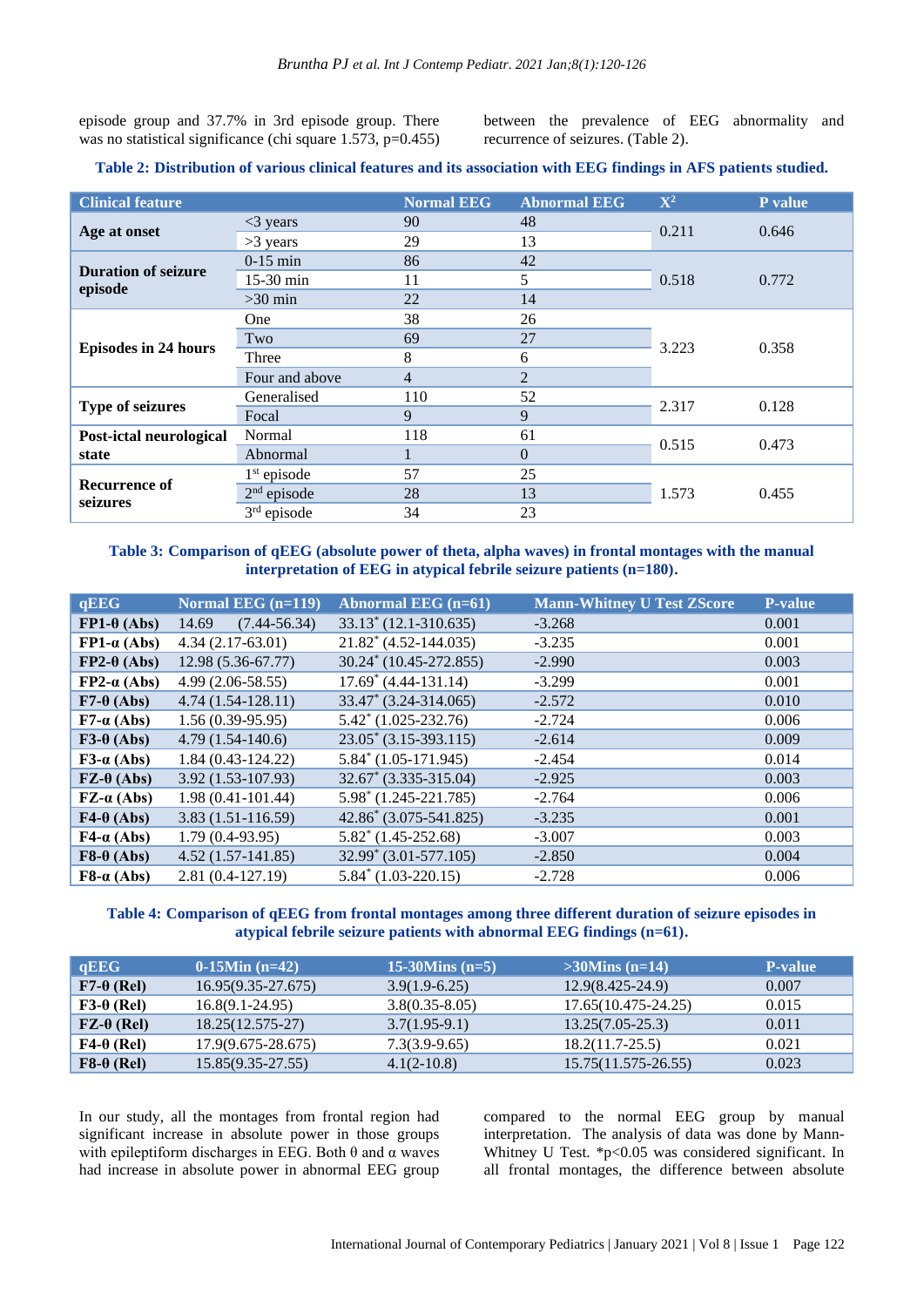power of α and θ waves between normal and abnormal EEG interpretation groups were statistically significant with p value ranging from 0.001-0.01 (Table 3).

#### **Table 5: Comparison of qEEG from frontal montages among the number of episodes per day in atypical febrile seizure patients with abnormal EEG findings (n=61).**

|                     | Number of<br>episodes/day | Number of<br>episodes/day | Number of episodes/day    | Number of<br>episodes/day | <b>P</b> -<br>value |
|---------------------|---------------------------|---------------------------|---------------------------|---------------------------|---------------------|
| qEEG                | One $(n=26)$              | Two $(n=27)$              | Three $(n=6)$             | Four and<br>above $(n=2)$ |                     |
| $FP1 - \alpha(Abs)$ | 21.625(5.08-77.88)        | 21.34 (4.29-147.78)       | 206.83 (92.07-715.4375)   | 1.76                      | 0.05                |
| $FP2-\theta (Abs)$  | 19.49 (6.90-78.65)        | 32.44 (12.11-352.68)      | 1123.73 (166.98-4477.29)  | 14.38                     | 0.03                |
| $FP2-\alpha (Abs)$  | 15.63 (4.08-71.66)        | 36.04 (4.42-151.67)       | 214.445 (100.2025-705.2)  | 3.35                      | 0.05                |
| $F3-\theta (Abs)$   | $9.86(2.18-91.76)$        | 31.44 (3.44-649.56)       | 1398.85 (133.33-5836.06)  | 5.99                      | 0.05                |
| $FZ-\theta$ (Abs)   | $14.685(2.28-75.11)$      | 32.67 (3.79-455.6)        | 2915.895 (275.32-6650.38) | 6.32                      | 0.04                |

In comparison of qEEG, among three different duration of seizure episode, significant difference among 3 groups were noted in F7,F3,FZ,F4,F8 montages especially in relative power of θ waves with statistical significance of p<0.05, by Kruskal Wallis test (Table 4). Even though statistical significances were noted in few montages, a negative correlation coefficient is found in all frontal montages.

In comparison of association between number of episodes per day and qEEG in AFS, though 4th group with  $\geq 4$ episodes/ day was comparatively very less, other 3 groups clearly depict increase in qEEG absolute power with increase in number of episodes. This was also reflected with positive correlation coefficient in Spearman's correlation test with p values of 0.031, 0.037, and 0.042 in absolute power of  $\theta$  waves in FP2, F3 and FZ respectively (Table 5 and 6).

#### **Table 6: Correlation between qEEG from frontal montages and the number of episodes in 24 hours in atypical febrile seizure patients with abnormal EEG findings (n=61).**

|                                                       | Number of episodes in 24 hours |         |  |  |
|-------------------------------------------------------|--------------------------------|---------|--|--|
| qEEG                                                  | <b>Correlation Coefficient</b> | P value |  |  |
| $FP1-\theta$ (Abs)                                    | 0.195                          | 0.132   |  |  |
| $FPI-a (Abs)$                                         | 0.062                          | 0.638   |  |  |
| $FP2-\theta$ (Abs)                                    | $0.277*$                       | 0.031   |  |  |
| $FP2-a (Abs)$                                         | 0.167                          | 0.197   |  |  |
| $F7-\theta (Abs)$                                     | 0.252                          | 0.05    |  |  |
| $F7-a$ (Abs)                                          | 0.175                          | 0.178   |  |  |
| $F3-\theta (Abs)$                                     | $0.268*$                       | 0.037   |  |  |
| $F3-a$ (Abs)                                          | 0.172                          | 0.184   |  |  |
| $\mathbf{FZ}\text{-}\theta\left( \mathbf{Abs}\right)$ | $0.261*$                       | 0.042   |  |  |
| $\mathbf{FZ}\text{-}\alpha$ (Abs)                     | 0.188                          | 0.148   |  |  |
| $F4-\theta (Abs)$                                     | 0.185                          | 0.154   |  |  |
| $F4-\alpha$ (Abs)                                     | 0.195                          | 0.132   |  |  |
| $F8-θ$ (Abs)                                          | 0.167                          | 0.197   |  |  |
| $F8-a$ (Abs)                                          | 0.141                          | 0.279   |  |  |

In evaluating the association between number of recurrence of seizures and qEEG in AFS, there was no significant difference among the 3 groups, and the p value by Kruskal Wallis test was >0.05.

#### **DISCUSSION**

#### *Prevalence of abnormal EEG*

In the present study, EEG was found to be abnormal in 33.9%. In previous studies in children of AFS, prevalence of EEG abnormalities varied from 2% to 86%.17,18 In our study, age and gender differences were not significant between the groups with normal EEG and abnormal EEG, unlike a report from Joshi C, where children with abnormal EEG were older than those with normal EEG.<sup>19</sup>

#### *Age at onset*

Prevalence of EEG abnormality in children with age at onset of seizure less than 3 years and more than 3 years was not statistically significant in our study. Other studies have reported that there was a linear trend for the detection of higher rates of epileptiform patterns with increasing age.<sup>20-24</sup> Epileptiform discharges were rare in children less than 3 years of age and more common in children aged more than 3 year at the onset of seizures.<sup>19,25</sup>

#### *Duration of seizure*

Our study did not find any significant difference in the prevalence of EEG abnormalities, among the children with three different duration of seizure episodes, unlike other observations reporting EEG abnormality and increased risk of subsequent epilepsy in patients with prolonged duration of seizure.18,26

#### *Number of episodes*

In a study of Clinical and EEG risk factors for subsequent epilepsy in patients with complex febrile seizures by Kim et al, epiletpiform discharges and subsequent epilepsy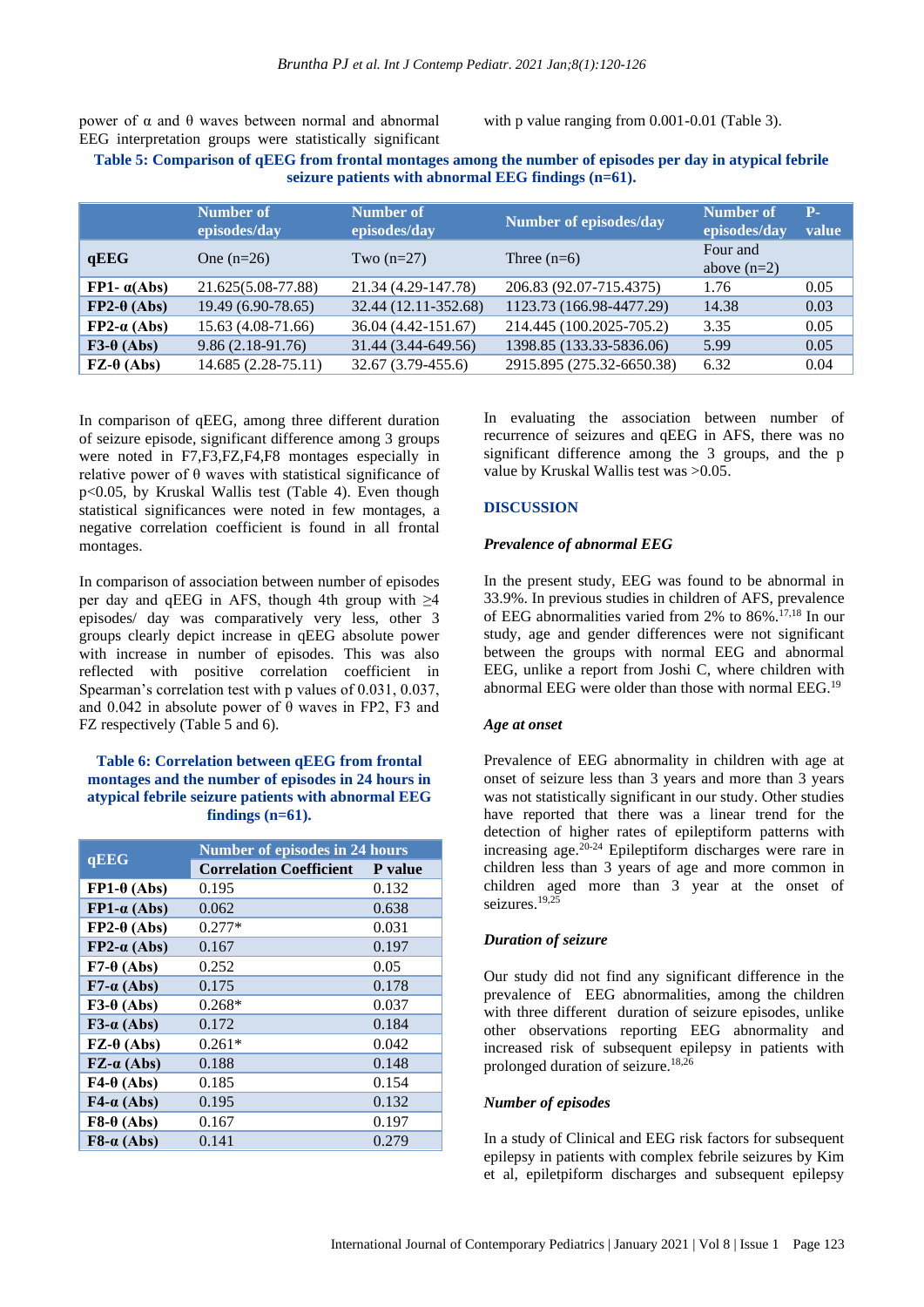was more frequent in children with multiple seizures in 24 hours.<sup>27</sup> In our study, there was no such significant difference in the prevalence of EEG abnormality with various number of seizure episodes in 24 hours.

## *Type of seizures*

In a study of febrile seizures by Annegers et al, there was increased incidence of EEG abnormality and subsequent epilepsy in all cases of focal seizures.<sup>7</sup> Conversely in the present study, there was no significant difference in prevalence of abnormal EEG in children with focal seizures compared to children with generalized seizures.

## *Postictal neurological state*

An abnormal bedside neurological exam in children with AFS was a predictive variable of the likelihood of an abnormal EEG, as they are approximately four times more likely to have abnormal EEG results.<sup>21</sup> In the present study, since abnormal neurological assessment was reported in only 1 child, correlation between abnormal EEG pattern with post ictal neurological state could not be elicited.

## *Recurrence*

There was no statistical significance between the prevalence of EEG abnormality and recurrence of seizures. Previous study by Wo SB, also showed no significant correlation between the recurrence rate of febrile seizures in patients with normal EEG findings and that of patients with epileptiform discharges. $28$ 

## *qEEG in Atypical febrile seizures*

qEEG is a transformation of digitally recorded EEG from various montages into a spectral analysis of various waveforms(α, β, θ, δ) with absolute power and peak frequency of the waveform range. Even though qEEG can be calculated from various montages, Kuang YQ found that frontal paroxysmal EEG abnormalities were an important predictor of future epilepsy in children with  $AFS<sup>13</sup>$ 

We have also observed a similar finding, with all the montages from frontal region having significant increase in absolute power in those groups with epileptiform discharges in EEG. In a study on quantitative analysis of EEG in northern Japan by Koyama A, changes were noted in  $θ$  waves.<sup>12</sup>

But in our study both  $θ$  and  $α$  waves had increase in absolute power in abnormal EEG group compared to the normal EEG group by manual interpretation. In all frontal montages, the difference between absolute power of  $\alpha$ and  $\theta$  waves between normal and abnormal EEG interpretation groups were statistically significant with p value ranging from 0.001-0.01.

## *Association between duration of seizure episode and qEEG in AFS*

Significant difference among 3 groups were noted in F7,F3,FZ,F4,F8 montages especially in relative power of θ waves with statistical significance of p <0.05, by Kruskal Wallis test. Even though statistical significances were noted in few montages, a negative correlation coefficient was found in all frontal montages.

As the sample size in one group was only 5, it will not be appropriate to conclude the association. But the negative correlation between the duration of episode and qEEG can be explained as follows. EEG is a recording of synaptic potential property and synaptic potential is based on quantal release of neurotransmitter at the synaptic level. Quantal cycle varies with different population, so people with small and prolonged quantal cycle release may have prolonged discharge at synaptic level, which is reflected in prolonged duration and decreased amplitude in synaptic potential.<sup>29</sup>

### *Association between number of episodes per day and qEEG in AFS*

We observed an increase in qEEG absolute power with increase in number of episodes of seizures in 24 hours. This was also reflected with positive correlation coefficient in Spearman's correlation test with p values of 0.031, 0.037, and 0.042 in absolute power of  $\theta$  waves in FP2, F3 and FZ respectively. In previous study on manual EEG interpretation, as the number of episodes per day increase, there was more chance of detecting epileptiform activity in EEG.<sup>27</sup> Hence, qEEG changes can be also considered as marker of severity.

## *Association between number of recurrence of seizures and qEEG in AFS*

There was no significant difference in qEEG, among the 3 groups of various recurrence episodes. This may be possibly due to the small sample size in the subgroups and the data were obtained from recall of incidence from the remote memory of the caregivers.

## **CONCLUSION**

Prevalence of abnormal EEG in atypical febrile seizures was 33.9%. There were no significant differences in the distribution of abnormal EEG and their association with various clinical features of AFS namely, age at onset, duration of episode, number of episodes per day, type of seizure, post-ictal neurological status and number of recurrences.

There was significantly increased absolute power of  $\theta$ and  $\alpha$  waves recorded from the frontal montages in the children with epilptiform changes in the EEG group compared to the group with normal EEG. The differences in qEEG were not statistically significant with the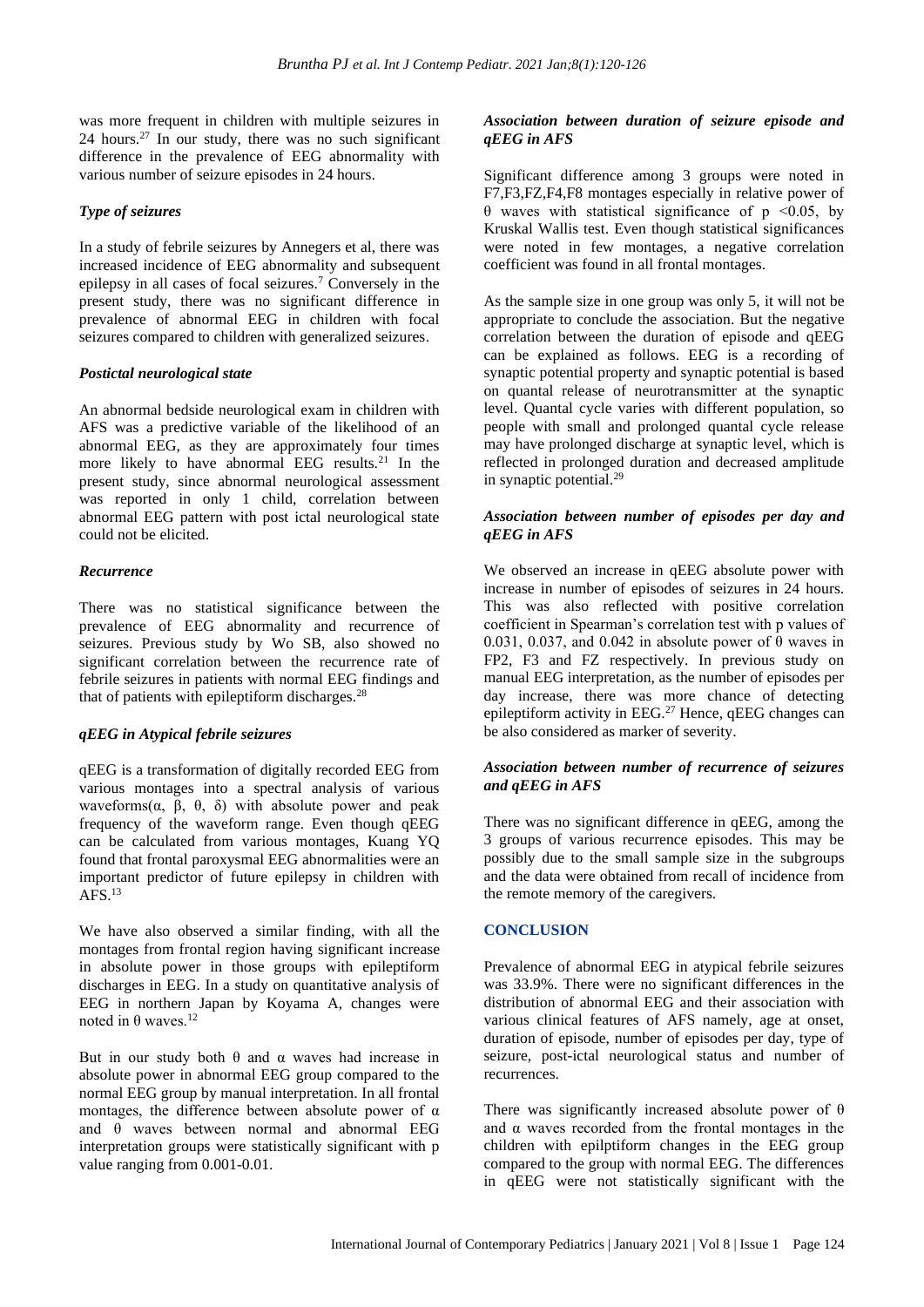duration of seizures. A positive correlation was observed between absolute power in qEEG and the number of seizure episode per day in children with epileptiform changes.

#### **ACKNOWLEDGEMENTS**

Authors would like to thank the technicians of Rajiv Gandhi Govt Women and Children Hospital for obtaining EEG, statistician for the help in data analysis and the patients for their participation and support.

*Funding: No funding sources Conflict of interest: None declared Ethical approval: The study was approved by the Institutional Ethics Committee*

#### **REFERENCES**

- 1. Naik S, Jan M, Rafiq W, Ahmad S, Maqbool M. Febrile convulsions in preschool children Kashmir India. Int J Contemp Pediatr. 2015;9:213-5.
- 2. Camfield P, Camfield C. Incidence, prevalence and aetiology of seizures and epilepsy in children. Epileptic Disord. 2015;17(2):117-23.
- 3. Amudhan S, Gururaj G, Satishchandra P. Epilepsy in India I: Epidemiology and Pub Health. Ann Indian Acad Neurol. 2015;18(3):263-77.
- 4. Hauser WA. The prevalence and incidence of convulsive disorders in children. Epilepsia. 1994;35(2):S1-6.
- 5. Lüders H, Acharya J, Baumgartner C, Benbadis S, Bleasel A, Burgess R. Semiological Seizure Classification\*. Epilepsia. 1998;39(9):1006-13.
- 6. Annegers JF, Hauser WA, Elveback LR, Kurland LT. The risk of epilepsy following febrile convulsions. Neurology. 1979;29(3):297-303.
- 7. Annegers JF, Hauser WA, Shirts SB, Kurland LT. Factors Prognostic of Unprovoked Seizures after Febrile Convulsions. N Engl J Med. 1987;316(9):493-8.
- 8. Hwang G, Kang HS, Park SY, Han KH, Kim SH. Predictors of unprovoked seizure after febrile seizure: Short-term outcomes. Brain Dev. 2015;37(3):315-21.
- 9. Lee SH, Byeon JH, Kim GH, Eun B-L, Eun S-H. Epilepsy in children with a history of febrile seizures. Korean J Pediatr. 2016;59(2):74-9.
- 10. Gloss D, Varma JK, Pringsheim T, Nuwer MR. Practice advisory: The utility of EEG theta/beta power ratio in ADHD diagnosis: Report of the Guideline Development, Dissemination, and Implementation Subcommittee of the American Academy of Neurology. Neurol. 2016;87(22):2375-9.
- 11. Begić D, Knapić V, Grubišin J, Rajačić B, Filipčić I, Telarović I, et al. Quantitative electroencephalography in schizophrenia and depression. Psychiatr Danub. 2011;23(4):355-62.
- 12. Koyama A, Matsui T, Sugisawa T. Febrile convulsions in northern Japan: a quantitative and qualitative analysis of EEG and clinical findings. Acta Neurol Scand. 1991;83(6):411-7.
- 13. Kuang YQ, Kong B, Yang T, Cheng L, Gu J, Zhou H-T. Epileptiform discharges and frontal paroxysmal EEG abnormality act as predictive marker for subsequent epilepsy in children with complex febrile seizures. Clin EEG Neurosci. 2014;45(4):299-303.
- 14. Pediatrics AA. Febrile seizures: long-term management of children with fever-associated seizures. Pediatrics. 1980;66(6):1009-12.
- 15. Verity CM, Butler NR, Golding J. Febrile convulsions in a national cohort followed up from birth. I--Prevalence and recurrence in the first five years of life. Br Med J Clin Res. 1985;290(6478):1307-10.
- 16. Fallah R, Alaei A, Karbasi S, Shajari A. Chloral hydrate, chloral hydrate--promethazine and chloral hydrate -hydroxyzine efficacy in electroencephalography sedation. Indian J Pediatr. 2014;81(6):541-6.
- 17. Frantzen E, Buchthal ML, Nygaard A. Longitudinal EEG and clinical study of children with febrile convulsions. Electroen- Cephalogr Clin Neurophysiol. 1968;24:197-212.
- 18. Maytal J, Steele R, Eviatar L, Novak G. The value of early postictal eeg in children with complex febrile seizures. Epilepsia. 2000;41(2):219-21.
- 19. Joshi C, Wawrykow T, Patrick J, Prasad A. Do clinical variables predict an abnormal EEG in patients with complex febrile seizures? Seizure Eur J Epilepsy. 2005;14(6):429-34.
- 20. Kuturec M, Emoto SE, Sofijanov N, Dukovski M, Duma F, Ellenberg JH, et al. Febrile seizures: is the EEG a useful predictor of recurrences? Clin Pediatr. 1997;36(1):31-6.
- 21. Sofijanov N, Emoto S, Kuturec M, Dukovski M, Duma F, Ellenberg JH, et al. Febrile seizures: clinical characteristics and initial EEG. Epilepsia. 1992;33(1):52-7.
- 22. Tsuboi T. Correlation between EEG abnormality and age in childhood. Neuropädiatrie. 1978;9(3):229-38.
- 23. Tsuboi T, Endo S. Febrile convulsions followed by nonfebrile convulsions. a clinical, electroencephalographic and follow-up study. Neuropädiatrie. 1977;8(3):209-23.
- 24. Petersén I, Olofsson O. The development of the electroencephalogram in normal children from the age of 1 through 15 years non-paroxysmal activity. Neuropädiatrie. 1971;2(03):247-304.
- 25. Chevrie JJ, Aicardi J. Duration and lateralization of febrile convulsions etiological factors. Epilepsia. 1975;16(5):781-9.
- 26. Chung S. Febrile seizures. Korean J Pediatr. 2014;57(9):384-95.
- 27. Kim H, Byun SH, Kim JS, Lim BC, Chae JH, Choi J. Clinical and EEG risk factors for subsequent